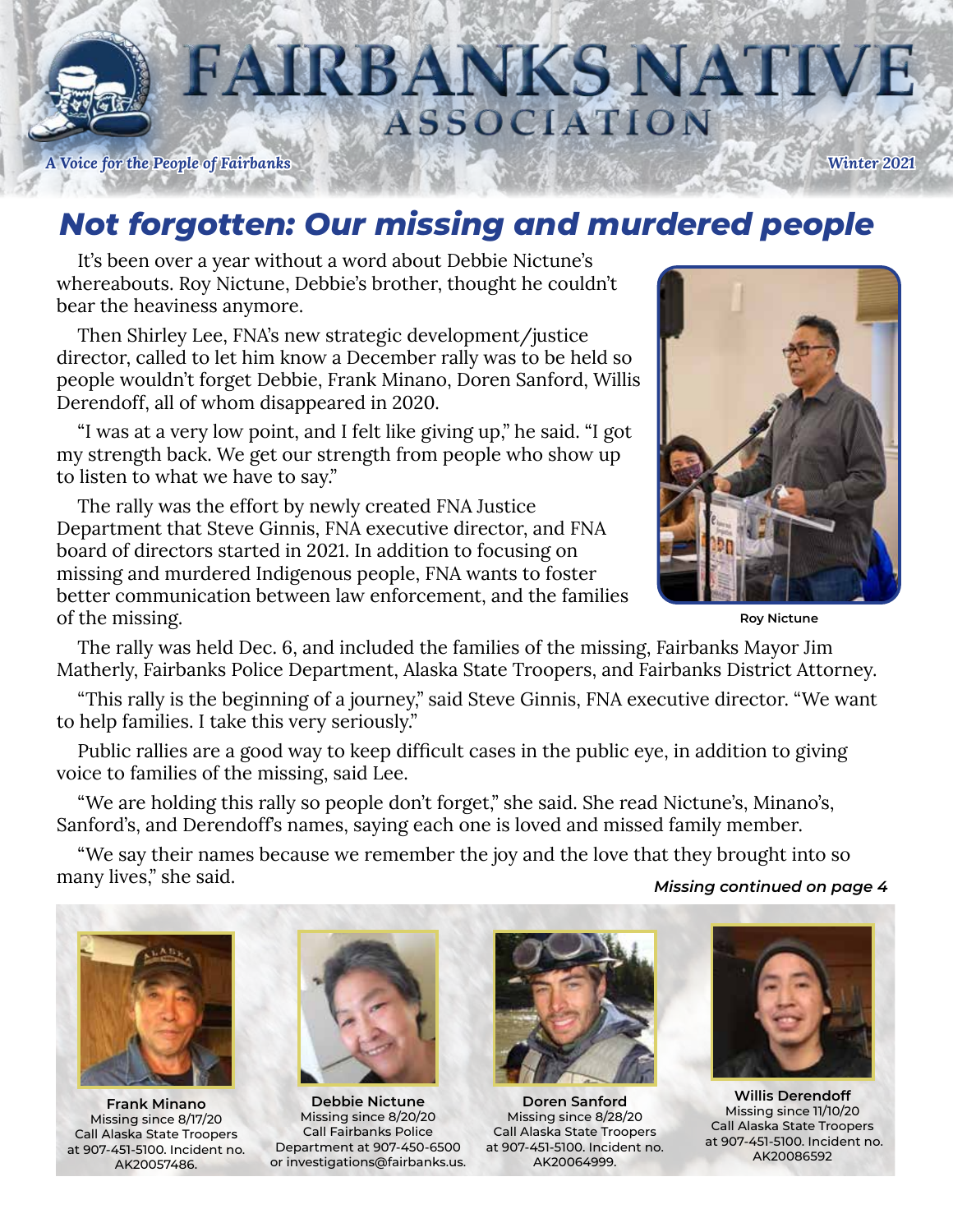

**Steve Ginnis**

### *News from FNA Executive Director*

Looks like we'll wrap up another year of COVID-19, which has dragged on since early 2020. It has been challenging over the past year, and I want to thank all of FNA staff for carrying out our mission, and serving our community during a pandemic.

I also want to thank our consumers, youth, elders, and community who have been patient and giving during this tough time.

The numbers look encouraging as they are going down. Yet, with omicron, the new COVID-19 variant, the future is still uncertain.

So please remember to use sanitizer, wash your hands, wear a mask, and practicing social distancing. I encourage people to get the vaccines or the boosters. Do what you need to do to protect yourself and others.

#### **FNA 2022 Goals**

The board met in November to plan FNA's 2022 goals. They added the word "justice" (see pg. 5) to the mission statement.

Also, we updated FNA's purpose:

- *• Tell FNA's story such that we positively impact justice, healing, and wellness in the community*
- *• Sustain and enhance existing programs and address infrastructure requirements*
- *• Diversify FNA's financial portfolio to include, specifically, increasing unrestricted revenue*

#### **Happy retirement to Alice Murphy — Welcome Debra Pitka**

On a sad and happy note, Alice Murphy, FNA's controller,

#### **Board of Directors**

Dr. Anna Frank, Elder Advisor Dr. Jessica Black, President Tonya Garnett, Vice President Andrea Nield, Secretary Sharon Hildebrand, Treasurer Terri Cadzow, Member Glenn "Manny" Carlo, Member Travis Cole, Member Renee Linton, Member Dr. Charlene Stern, Member

> Steve Ginnis Executive Director

with FNA until the end of 2021. She is an incredible controller, part of a great finance department. She served FNA



for over 15 years.

The happy news is that Debra Pitka, FNA accountant, will be the new FNA controller. Debra is FNA's first Alaska

Native in that position. I'm confident she will do very well, and Alice will be on hand to train

**Alice Murphy**

**Debra Pitka** Debra.

But we will miss Alice, and wish her all the best.

*Here's wishing that 2022 will be healthy, prosperous and happy!*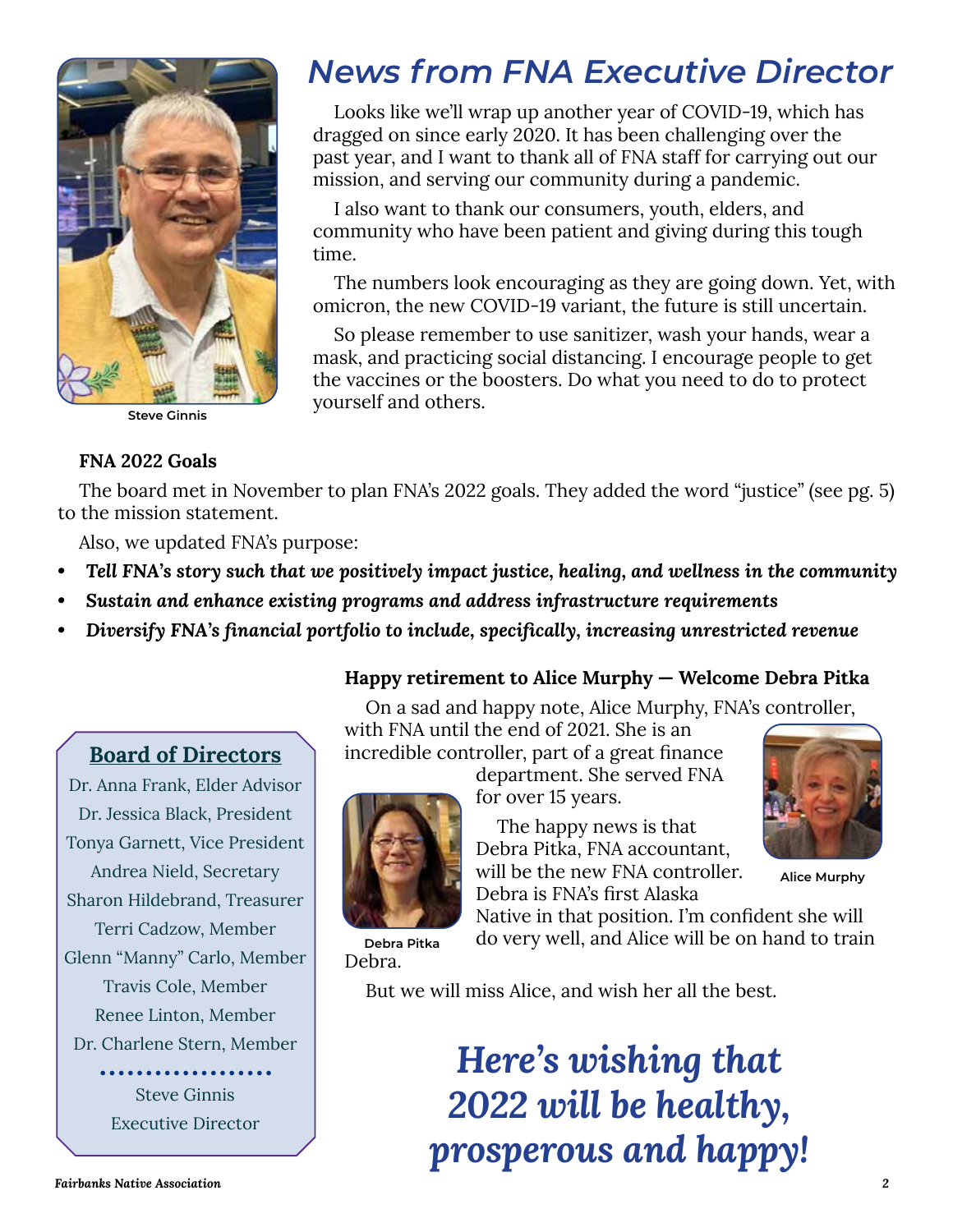### **JOM receives \$3 million for internet, school help**

The U.S. Department of Education awarded \$3 million to the Fairbanks Native Association Johnson O'Malley Program to improve home high-speed internet connection for families, and provide academic and social support for Fairbanks middle and high school students.

The two grants were part of a competitive bid process, and FNA was of 33 Alaska entities that also received funding to address Alaska Native education.

"FNA has always worked to help Alaska Native students with their education," said Steve Ginnis, FNA executive director. "We know during this pandemic, internet access has been critical for our families, and we can now help.

"Also, we can work specifically with teens to encourage them academically, socially ,and emotionally."

The first grant of \$1,819,918 is for a program called TechConnect and will serve 100 Indigenous families within

### **New FNA Senior Manager**

Eric Fitzgerald has been promoted to FNA Senior Management. He is the Property and Contracting Director and supervises a team of five.

Notably, Eric oversaw the Head Start remodeling and construction projects at the Poldine Carlo Building.

He and his team also manage the upkeep of all facilities, as well as the Native section of Birch Hill Cemetery. He has been with FNA for over six years.



**Eric Fitzgerald**



the Fairbanks North Star Borough School District. It will increase high-speed internet connection for families. The money will also help students working on FNSBSD webbased applications, and offer technology workshops for parents.

The second grant for \$1,216,277 is for a program called Circles of Support Project. It is meant to help a about 420 Indigenous students at Ryan Middle School and Lathrop High School over three years. The money will be used to hire tutors and a family services coordinator, all of whom will deliver academic intervention and social-emotional services in a culturally relevant way. The grant also allows for a summer program.



*Jaime Jones serves up moose soup at a Johnson O'Malley event. Jones is the FNA JOM director.* 

*JOM offers help in local schools with family service coordinators, and holds traditional activities for families. For more information call 907-452-1468, 6403.*

#### *Fairbanks Native Association 3*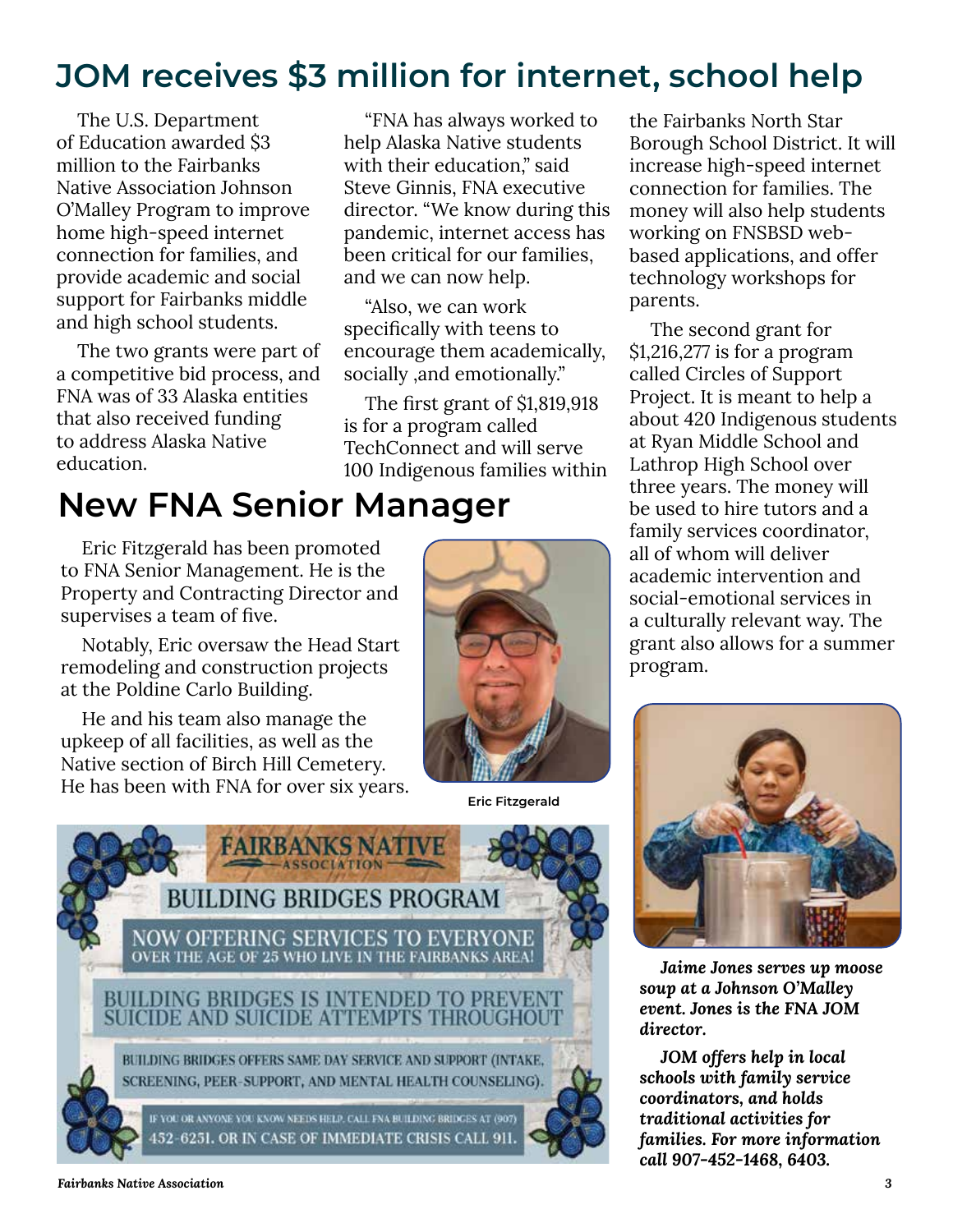

**Cecilia Lord Hudson**



 **Niisha Sanford, Jordan Sanford**

### *Missing... continued from pg. 1*

Lee also wanted to show compassion to the families.

"It's heartbreaking to see the grief of families," she said, adding that it's made harder because there are people who know what happened on the day each person went missing.

Debbie Nictune went missing on Aug. 20, 2020 and was believed to have been last seen at the Northward Building. Frank Minano was last seen on Aug. 17, 2020 near Nenana.

Cecilia Lord Hudson believes he's deceased, but she would like him to have a proper burial so his grandchildren may have a place to visit him.

"I know it's only bones, but we still want to bury him," Lord Hudson said at the rally.

She and her cousin Fatima Minano Lord urged anyone who may know something to tell the Alaska State Troopers. So did the families of Doren Sanford, who went missing in August 2020.

"He was seen the night before by several people downtown, and briefly on Aug. 29, then never seen again, said Niisha Sanford, Doren's cousin. "Our family truly believes whoever knows (something), knows Doren, and our family."

The family of Willis Derendoff had hoped that they would find out what happened to Willis before his father, Bill Derendoff, died of cancer a week before the rally.

"Our family knows in our hearts, his son came to him (when he died)," said Arlene Farmer, Willis's aunt. The father had spent most of his last year of life looking for his son.

Selina Alexander, Willis's cousin, appealed to the public to send in tips.

All of the families said they were encouraged that FNA had taken upon task of remembering unsolved missing and murdered Indigenous people cases in Fairbanks.



**Selena Alexander, Arlene Farmer**

"A missing person in our community is a missing person in our family," said City Mayor Jim Matherly. "We need to find them and find answers."

Fairbanks Police Department Chief Ron Dupee said the force was committed to the missing cases, and had followed up on a recent lead.

"We look forward to partnership with FNA, and the justice initiative," he said.

Family members had expressed frustration that law enforcement were not listening to them.

"Sorry we are not reaching out more than we should be," said Sgt. Jeremy Rupe, an investigator with the Alaska State Troopers. "I will work on that."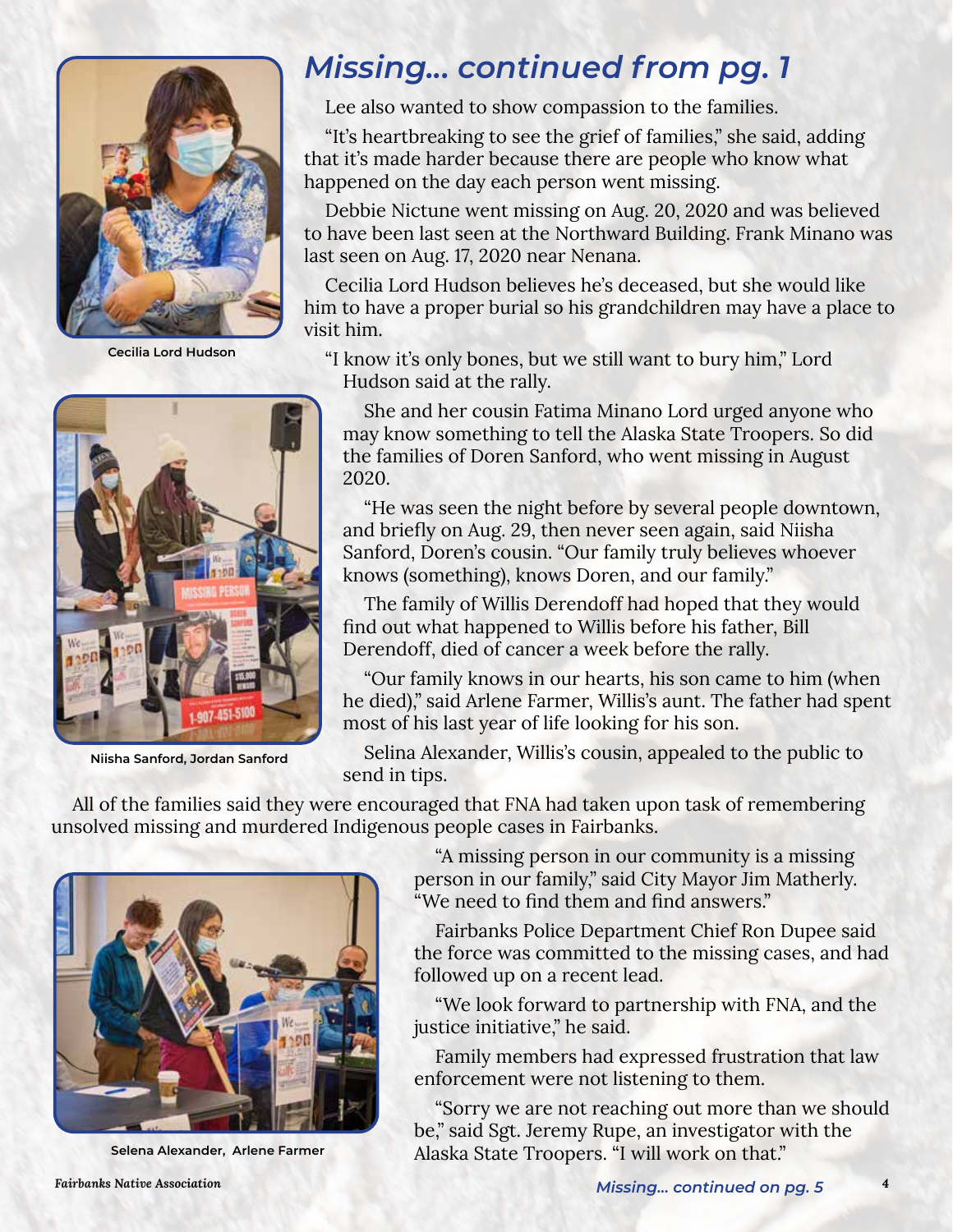

*We welcome back Shirley Lee to FNA. Shirley is the new Strategic Development/Justice Director, and part of FNA senior management. Shirley grew up attending FNA events, and has previously served as the executive director.*



 **Steve Ginnis, Sgt. Jeremy Rupe**



**Shirley Lee, Chief Ron Dupee, Mayor Jim Matherly, Roy Nictune**



#### FNA undertakes justice initiative

In the early 1960s, Alaska Natives often encountered racial inequity and injustice in Fairbanks. Downtown windows had signs saying "No Natives Allowed." Alaska Natives could not attend many of the same social functions as non-Natives. Bill and Poldine Carlo, Ralph Perdue, Nick Gray, and others formed Fairbanks Native Association after experiencing that divide.

Recently the FNA Board of Directors amended FNA's mission statement to better reflect the overall work of FNA, including justice:

"To improve the quality of life for individuals and families by promoting justice, healing and wellness in our community."

The updated mission statement also signals FNA embarking on a more concerted effort to address ongoing justice issues facing the membership in Fairbanks. Shirley Lee, recognized for her work in social justice, will oversee that work.

The vision statement of FNA remains the same:

**FAIRBANKS NATIVE** 

"We are a unified, healthy, and empowered Native community that embraces all cultures."

#### *Missing... continued from pg. 4*

"These missing people are not just people," he said. "They family members, friends and loved ones, a part of our community."

Those gathered at the rally had likely had better connections, and information than law enforcement, Rupe said.

"Please get us the information," he said. "That small piece of information could be the key."

If any of the missing have met with foul play, the Fairbanks District attorney's office needs information in order to build a case for court, said Joe Dellaire, Fairbanks District Attorney.



**Nancy Ambrose, Lubbie James, Fairbanks District Attorney Joseph Dellaire**

"Every single case we file in court, they all start off as a criminal investigation from law enforcement," Dellaire said. "Those investigations start with information from the public."

FNA encourages people with information to contact the troopers, which can be done anonymously through a tip line. Text to 847411 and then type AKTIPS.

Information about Debbie Nictune should be directed to the Fairbanks Police Department at 907-450-6500 or investigations@fairbanks.us.

"We know somebody out there knows something," Ginnis said. "If you know something, say something."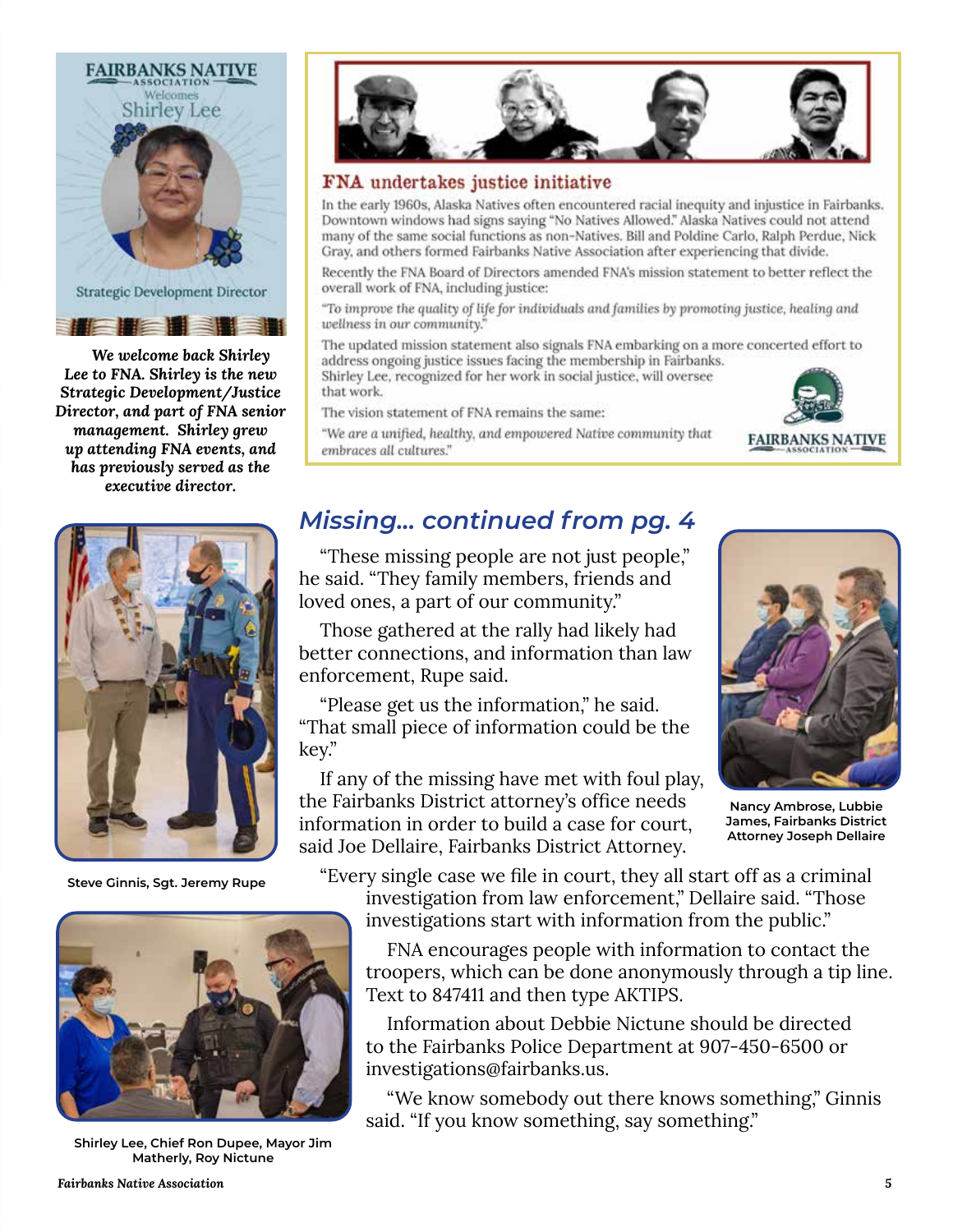#### **FNA secures \$10.5 million for Behavioral Health Services**

#### *Programs will address trauma, screening, young adults and COVID-19 impact*

The Substance Abuse and Mental Health Services Administration has awarded FNA Behavioral Health Services \$10.5 million for five different programs.

The funds will be used to address historical trauma in indigenous families, early intervention mental health screening, young adults at risk for substance use disorders, at risk youth, and increased mental health issues brought about by the COVID-19 pandemic.

"These types of issues are very concerning to us," said Steve Ginnis, FNA executive director. "We are thankful for the grants, as they allow us to really help our community."

Here is a list of the new grants for FNA BHS:

- Healing the Hurts is a five-year, \$2 million grant for a new program. The program will provide support and services for Indigenous children and their families who have suffered traumatic events, and intergenerational trauma.
- FNA BHS received a \$3.9 million grant to provide a tool called Screening, Brief Intervention and Referral to Treatment, or SBIRT. It is used to quickly assess the severity of substance use, and identifies appropriate levels of treatment, according to SAMHSA. In 2021 the agency awarded \$123 million in grants to combat the national overdose epidemic, including SBIRT funding, and FNA is one of eleven SBIRT grantees nationwide.
- Preparing our Future Leaders is a \$2.1 million, five-year grant that will work with Alaska Native/American Indian young people ages 21-25. Considered transitional aged youth, they are most at risk for substance use disorders, and mental health issues. The young adults have not been previously targeted for intervention appropriate for their age group, and this grant will allow FNA staff to focus on them. The new grant will provide outpatient services using culturally appropriate and evidence based materials.
- The \$1.2 million, five-year grant, Reconnecting Youth, will seek coordination among all agencies working with at-risk youth up to age 24. This will insure a common standard of care among various agencies. Most importantly, the new grant will provide follow up services for youth who have attempted suicide and use substances.
- The Mental Health Trauma Treatment was extended for another year with the \$798,000 SAMHSA grant. MHTT was established in 2020 to address mental health issues and domestic violence that have come about because of COVID-19. The extension grant will provide staff to focus on suicide and domestic violence prevention training for community members, coalition members, and clinical providers.

In the late spring of 2021, SAMHSA also awarded another \$1.5 million grant to address the opioid epidemic in the Fairbanks North Star Borough,which has been previously reported.



## **Get BHS services application**

Scan this QR Code to go to FNA Behavioral Health Services website to get a pre-service application. It's brief, and meant to get people help easily.

The application is for youth, teens, families, women and outpatient services. It will also help you find the right treatment. FNA BHS has over 40 years of experience in behavioral health needs,

If you need help, contact Janet Pearson at 907-452-6251.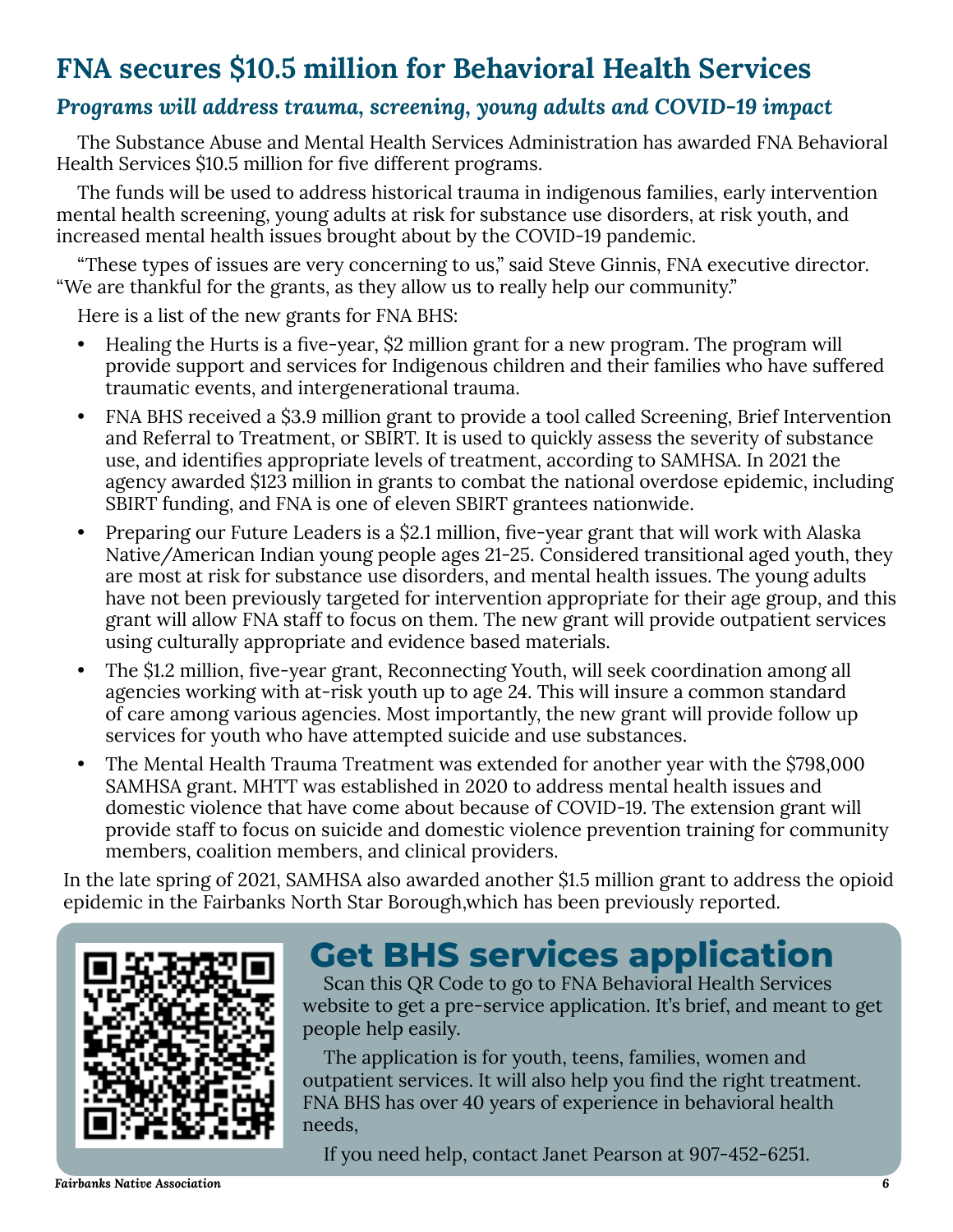### **Narcan kits available**

Program is giving NARCAN kits to local business and organizations to help prevent opioid overdose.

Narcan is used to reverse opioid overdoses and is administered through a nasal passage.

"This is a spray that is easy to use by nonmedical people, so friends and family of a person who might be overdosing are able to administer the lifesaving dose," said Perry Ahsogeak, FNA Behavioral Health Service Director. "But be sure to call for emergency medical help, too."

Narcan works by blocking the body's opioid receptors on a cell, and rapidly reverses opioid effects. It works for 60-90 minutes, so if a person has a lot of opioid in their body, they could be at risk for overdosing again when the Narcan wears off. That's why calling medical emergency help is necessary.

Businesses with NARCAN will have FNA posters. Kits are also available at the Ralph Perdue Center, 3100 South Cushman Ave.

For more information, call 907-452-6251.

### *Rasmuson Foundation visit*



Rasmuson Foundation Board of Directors enjoyed seeing the new FNA Head Start playground, made possible, in part, by a generous grant from them.

Thank you, Rasmuson Foundation for the \$500,000 grant that helped remodel the Poldine Carlo Building for Head Start youngsters!

#### **Congratulations to Stern on**  FNA Community Opioid Intervention **UAF vice chancellorship**



Dr. Charlene Stern is to serve as the vice chancellor for rural, community and Native education at the University of Alaska Fairbanks, effective Jan. 2, 2022. As the VCRCNE, she will oversee the College of Rural

**Dr. Charlene Stern**

and Community Development, and the Community and Technical College.

Vice Chancellor Stern has been serving as interim VCRCNE since Jan. 3, 2021. Prior to that, she worked for six years as an assistant professor in the Department of Alaska Native Studies and Rural Development, and received tenure and promotion to associate professor in spring 2021.

Stern in on FNA board of directors, and is a past president. She is also the vice president of Tanana Chiefs Conference.